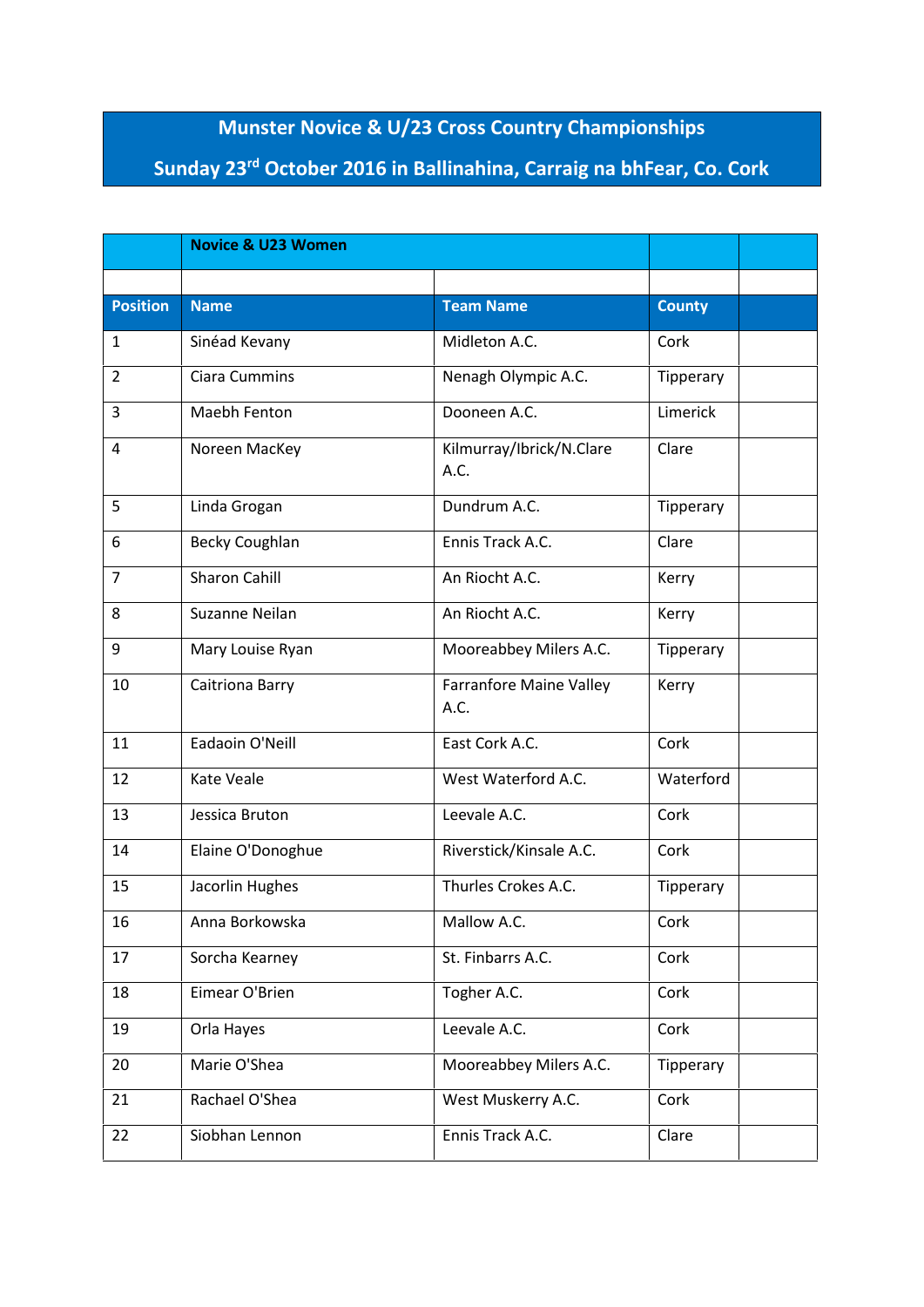| 23 | Irene Eighan         | St. Finbarrs A.C.                      | Cork      |
|----|----------------------|----------------------------------------|-----------|
| 24 | Eileen Leahy         | Midleton A.C.                          | Cork      |
| 25 | Jennifer Montague    | Ballymore Cobh A.C.                    | Cork      |
| 26 | Ida Kelleher         | Mallow A.C.                            | Cork      |
| 27 | Ann Marie Connellan  | Ennis Track A.C.                       | Clare     |
| 28 | Mary O'Connor        | An Riocht A.C.                         | Kerry     |
| 29 | Niamh Tebay          | Waterford A.C.                         | Waterford |
| 30 | Debbie McCarthy      | Riverstick/Kinsale A.C.                | Cork      |
| 31 | Fiona Kavanagh       | An Riocht A.C.                         | Kerry     |
| 32 | Louise Murphy        | Togher A.C.                            | Cork      |
| 33 | Marianne O'Connell   | Togher A.C.                            | Cork      |
| 34 | Martha Quirke        | Dundrum A.C.                           | Tipperary |
| 35 | Mairead Julian       | Dundrum A.C.                           | Tipperary |
| 36 | Helen O'Callaghan    | Riverstick/Kinsale A.C.                | Cork      |
| 37 | Rebecca McEvoy       | St. Finbarrs A.C.                      | Cork      |
| 38 | Catherine O'Sullivan | An Riocht A.C.                         | Kerry     |
| 39 | Catherine Garde      | St. Finbarrs A.C.                      | Cork      |
| 40 | Rachael O'Callaghan  | Togher A.C.                            | Cork      |
| 41 | Geraldine Walsh      | Riverstick/Kinsale A.C.                | Cork      |
| 42 | Marie McKenna        | <b>Farranfore Maine Valley</b><br>A.C. | Kerry     |
| 43 | Liz Heaslip          | An Riocht A.C.                         | Kerry     |
| 44 | Mary Carey           | Mallow A.C.                            | Cork      |
| 45 | Laura Armstrong      | Dundrum A.C.                           | Tipperary |
| 46 | Bernie O'Mahony      | <b>Farranfore Maine Valley</b><br>A.C. | Kerry     |
| 47 | Colette O'Donoghue   | Watergrasshill A.C.                    | Cork      |
| 48 | Lorraine Hayes       | Ennis Track A.C.                       | Clare     |
| 49 | Louise Barry         | Midleton A.C.                          | Cork      |
| 50 | Fiona Downey         | Ballymore Cobh A.C.                    | Cork      |
| 51 | Yvonne Walsh         | Togher A.C.                            | Cork      |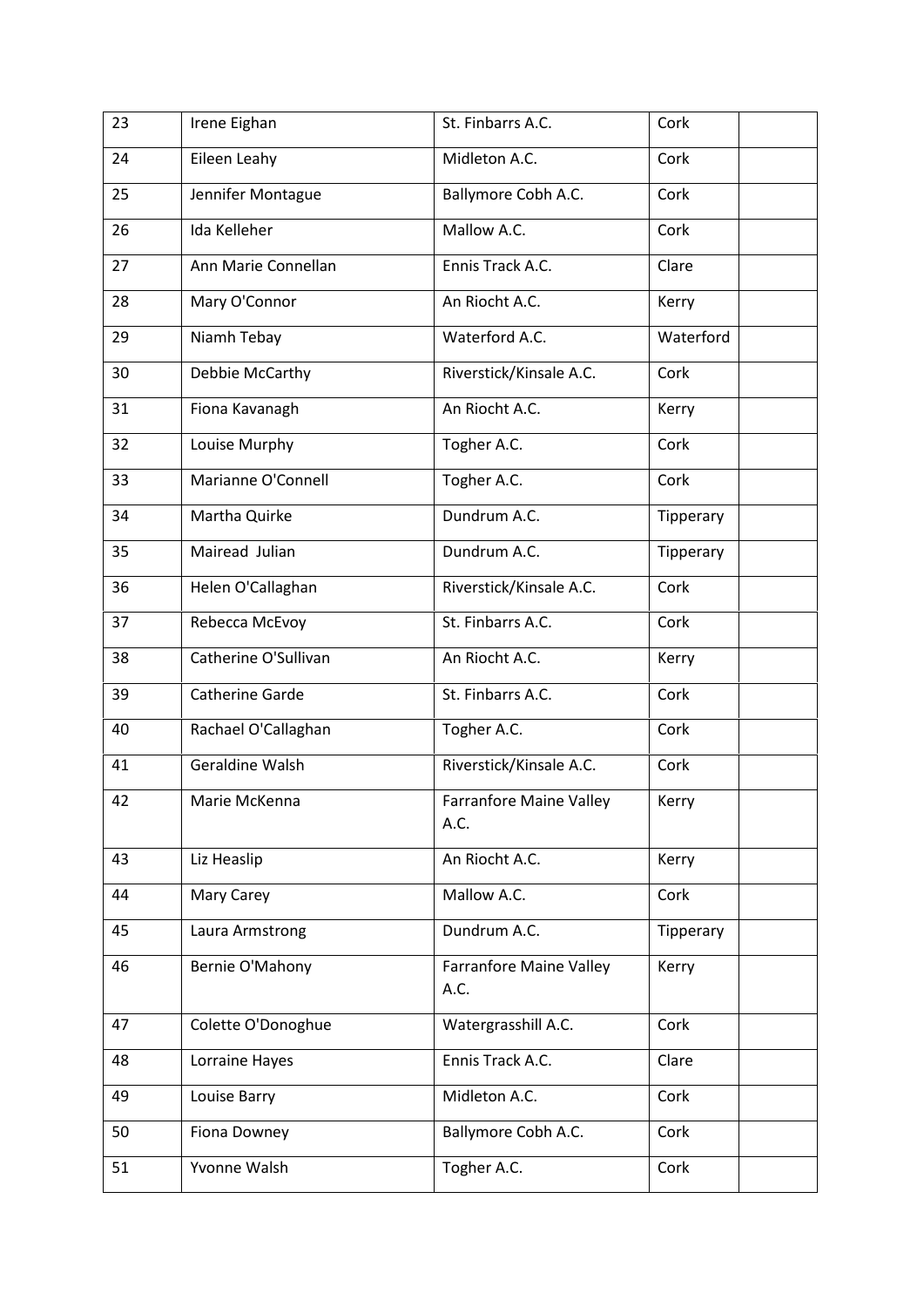| 52             | Stephanie O'Sullivan         | West Muskerry A.C.                     | Cork          |
|----------------|------------------------------|----------------------------------------|---------------|
| 53             | Vera Nagle                   | Mallow A.C.                            | Cork          |
| 54             | Emma Brent                   | Waterford A.C.                         | Waterford     |
| 55             | Catherine Clancy             | St. Catherines (Cork) A.C.             | Cork          |
| 56             | Alma Worrall                 | Ballymore Cobh A.C.                    | Cork          |
| 57             | Una Downes                   | Mallow A.C.                            | Cork          |
| 58             | Sandra Ryan                  | Limerick A.C.                          | Tipperary     |
| 59             | Pauline Joseph               | <b>Farranfore Maine Valley</b><br>A.C. | Kerry         |
| 60             | Helena Shanahan              | An Riocht A.C.                         | Kerry         |
| 61             | <b>Ruth Phelan</b>           | Ballymore Cobh A.C.                    | Cork          |
| 62             | Sinead O'Regan               | Riverstick/Kinsale A.C.                | Cork          |
| 63             | Catherine O'Connor           | Mallow A.C.                            | Cork          |
| 64             | Valerie Garvey               | Mallow A.C.                            | Cork          |
| 65             | Claire Parker                | Midleton A.C.                          | Cork          |
| 66             | Aisling O'Neill              | Mallow A.C.                            | Cork          |
|                |                              |                                        |               |
|                |                              |                                        |               |
| <b>Place</b>   | <b>Club</b>                  | <b>Positions</b>                       | <b>Points</b> |
| $\mathbf{1}$   | An Riocht A.C.               | 7, 8, 28, 31                           | 74            |
| $\overline{2}$ | Ennis Track A.C.             | 6, 22, 27, 48                          | 103           |
| 3              | St. Finbarrs A.C.            | 17, 23, 37, 39                         | 116           |
| $\overline{a}$ | Dundrum A.C.                 | 5, 34, 35, 45                          | 119           |
| 5              | Riverstick/Kinsale A.C.      | 14, 30, 36, 41                         | 121           |
| 6              | Togher A.C.                  | 18, 32, 33, 40                         | 123           |
| $\overline{7}$ | Mallow A.C.                  | 16, 26, 44, 53                         | 139           |
| 8              | Midleton A.C.                | 1, 24, 49, 65                          | 139           |
| 9              | Farranfore Maine Valley A.C. | 10, 42, 46, 59                         | 157           |
| 10             | Ballymore Cobh A.C.          | 25, 50, 56, 61                         | 192           |
|                |                              |                                        |               |
| <b>Place</b>   | <b>County</b>                | <b>Positions</b>                       | <b>Points</b> |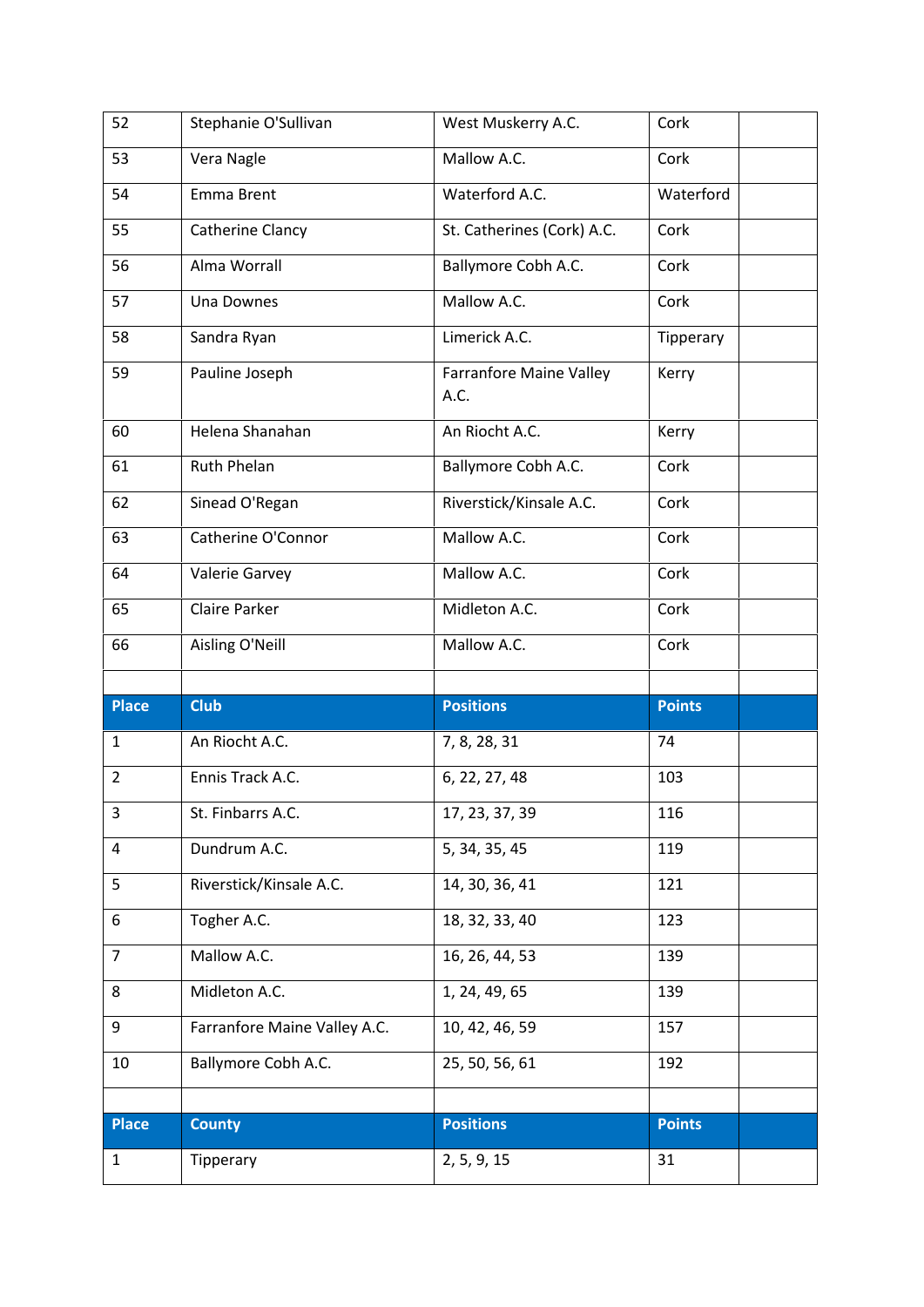| $\overline{2}$  | Cork                        | 1, 11, 13, 14          | 39            |
|-----------------|-----------------------------|------------------------|---------------|
| 3               | Kerry                       | 7, 8, 10, 28           | 53            |
| $\overline{4}$  | Clare                       | 4, 6, 22, 27           | 59            |
|                 |                             |                        |               |
|                 | <b>U23 Women</b>            |                        |               |
| <b>Position</b> | <b>Name</b>                 | <b>Team Name</b>       | <b>County</b> |
| 1               | Shona Heaslip               | An Riocht A.C.         | Kerry         |
| $\overline{2}$  | Kate Veale                  | West Waterford A.C.    | Waterford     |
| 3               | Rachael O'Shea              | West Muskerry A.C.     | Cork          |
| $\overline{4}$  | Eileen Leahy                | Midleton A.C.          | Cork          |
|                 |                             |                        |               |
|                 | <b>Novice &amp; U23 Men</b> |                        |               |
| 1               | <b>Stuart Moloney</b>       | Mooreabbey Milers A.C. | Tipperary     |
| $\overline{2}$  | Luke Horgan                 | Leevale A.C.           | Cork          |
| 3               | David Fox                   | Leevale A.C.           | Cork          |
| 4               | Damien Murphy               | West Waterford A.C.    | Waterford     |
| 5               | Paul Moloney                | Mallow A.C.            | Cork          |
| 6               | <b>Tony Fogarty</b>         | Templemore A.C.        | Tipperary     |
| $\overline{7}$  | Rory O'Sullivan             | St. Finbarrs A.C.      | Cork          |
| 8               | Stephen Young               | Leevale A.C.           | Cork          |
| 9               | Christopher Murphy          | Leevale A.C.           | Cork          |
| 10              | Sean O'Sullivan             | An Riocht A.C.         | Kerry         |
| 11              | Michael Harrington          | Bantry A.C.            | Cork          |
| 12              | Mark Walsh                  | Leevale A.C.           | Cork          |
| 13              | Dennis O'Regan              | Leevale A.C.           | Cork          |
| 14              | Nicky O'Donoghue            | East Cork A.C.         | Cork          |
| 15              | <b>Gerard Troy</b>          | St. John's A.C.        | Clare         |
| 16              | Alfie Davis                 | Leevale A.C.           | Cork          |
| 17              | Martin Dineen               | An Riocht A.C.         | Kerry         |
| 18              | John Fitzgibbon             | Thurles Crokes A.C.    | Tipperary     |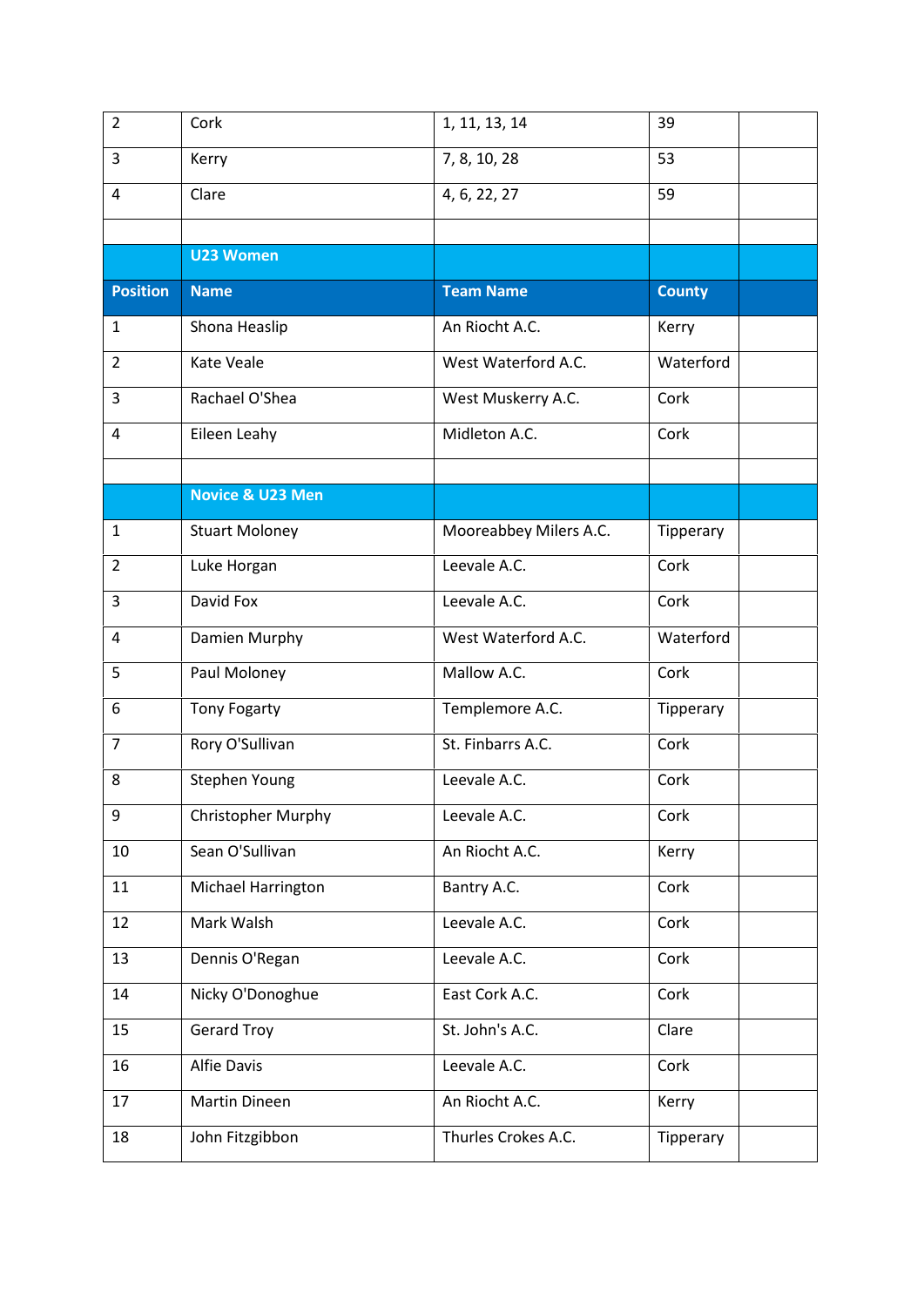| 19 | <b>Paddy Cummins</b>   | Moycarkey Coolcroo A.C.    | Tipperary |
|----|------------------------|----------------------------|-----------|
| 20 | Kieran Lees            | Mooreabbey Milers A.C.     | Tipperary |
| 21 | Shane Harrington       | East Cork A.C.             | Cork      |
| 22 | Darragh Canavan        | East Cork A.C.             | Cork      |
| 23 | Tom Blackburn          | Mooreabbey Milers A.C.     | Tipperary |
| 24 | Conor Tierney          | East Cork A.C.             | Cork      |
| 25 | <b>Ruairi Myers</b>    | Carraig-Na-Bhfear A.C.     | Cork      |
| 26 | <b>Bryan Crowley</b>   | Watergrasshill A.C.        | Cork      |
| 27 | <b>Brian Harty</b>     | East Cork A.C.             | Cork      |
| 28 | Kevin O'Leary          | East Cork A.C.             | Cork      |
| 29 | Gareth McGlinchy       | Dundrum A.C.               | Tipperary |
| 30 | Nigel Sheenan          | Youghal A.C.               | Cork      |
| 31 | <b>Tim Crowley</b>     | Leevale A.C.               | Cork      |
| 32 | Louis O'Carroll        | Ferrybank A.C.             | Waterford |
| 33 | Sean O'Sullivan        | Carraig-Na-Bhfear A.C.     | Cork      |
| 34 | Michael Cremin         | Leevale A.C.               | Cork      |
| 35 | <b>Brian Shiels</b>    | Leevale A.C.               | Cork      |
| 36 | Paudraig Coen          | Dundrum A.C.               | Tipperary |
| 37 | <b>Brian Gallagher</b> | Ferrybank A.C.             | Waterford |
| 38 | Mossie Keogh           | West Waterford A.C.        | Waterford |
| 39 | Martin Keane           | Dundrum A.C.               | Tipperary |
| 40 | Dermot Hayes           | Dundrum A.C.               | Tipperary |
| 41 | Daniel Murphy          | An Riocht A.C.             | Kerry     |
| 42 | David McEvoy           | Leevale A.C.               | Cork      |
| 43 | Michael Ryan           | Dundrum A.C.               | Tipperary |
| 44 | Shane Fitzgerald       | St. Catherines (Cork) A.C. | Cork      |
| 45 | Warran Roche           | Ferrybank A.C.             | Waterford |
| 46 | <b>Trevor Cummins</b>  | Ballymore Cobh A.C.        | Cork      |
| 47 | Kevin Mc Carthy        | An Riocht A.C.             | Kerry     |
| 48 | Patric Zajac           | Mallow A.C.                | Cork      |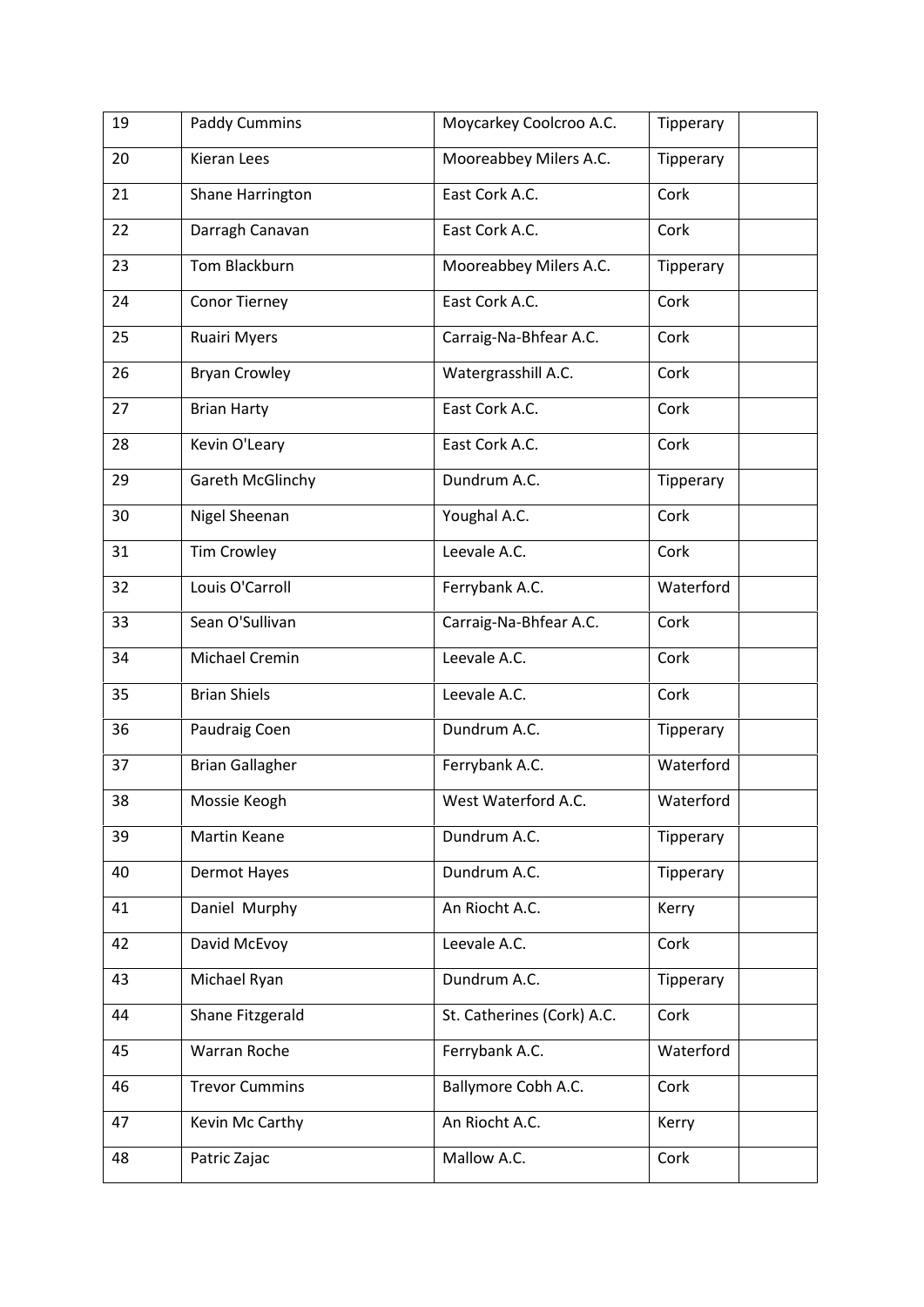| 49 | John O'Callaghan       | Eagle A.C.                 | Cork      |
|----|------------------------|----------------------------|-----------|
| 50 | Andrew Downey          | Carrick-on-Suir A.C.       | Tipperary |
| 51 | John Beecher           | St. Catherines (Cork) A.C. | Cork      |
| 52 | Henry Browne           | West Muskerry A.C.         | Cork      |
| 53 | Seamus Gallagher       | West Muskerry A.C.         | Cork      |
| 54 | Noel Daly              | Mallow A.C.                | Cork      |
| 55 | Dave Condon            | Leevale A.C.               | Cork      |
| 56 | Donal Keane            | Dundrum A.C.               | Tipperary |
| 57 | Jamie Buckley          | Carraig-Na-Bhfear A.C.     | Cork      |
| 58 | <b>Francis Mansell</b> | Midleton A.C.              | Cork      |
| 59 | Chris O'Connell        | St. Catherines (Cork) A.C. | Cork      |
| 60 | Stephen Geoghegan      | St. Finbarrs A.C.          | Cork      |
| 61 | Donogh Wall            | East Cork A.C.             | Cork      |
| 62 | <b>Brian O'Connor</b>  | Grange/Fermoy A.C.         | Cork      |
| 63 | Edwin Cashman          | Midleton A.C.              | Cork      |
| 64 | John Hogan             | Mallow A.C.                | Cork      |
| 65 | Vincent O'Sullivan     | Eagle A.C.                 | Cork      |
| 66 | <b>Kevin Hayes</b>     | St. Catherines (Cork) A.C. | Cork      |
| 67 | David Yelverton        | Watergrasshill A.C.        | Cork      |
| 68 | Darren Flynn           | Grange/Fermoy A.C.         | Cork      |
| 69 | Eamon Lacy             | Lios Tuathail A.C.         | Kerry     |
| 70 | Michael Kilmartin      | Mallow A.C.                | Cork      |
| 71 | Paul Bowe              | Moycarkey Coolcroo A.C.    | Tipperary |
| 72 | Denis Culloty          | Ferrybank A.C.             | Waterford |
| 73 | Jim Halley             | Dundrum A.C.               | Tipperary |
| 74 | Jeremy Kelleher        | West Muskerry A.C.         | Cork      |
| 75 | Raymond Harrington     | Eagle A.C.                 | Cork      |
| 76 | Damian Malone          | Eagle A.C.                 | Cork      |
| 77 | Mike Hallahan          | Midleton A.C.              | Cork      |
| 78 | Robert Boyle           | Carraig-Na-Bhfear A.C.     | Cork      |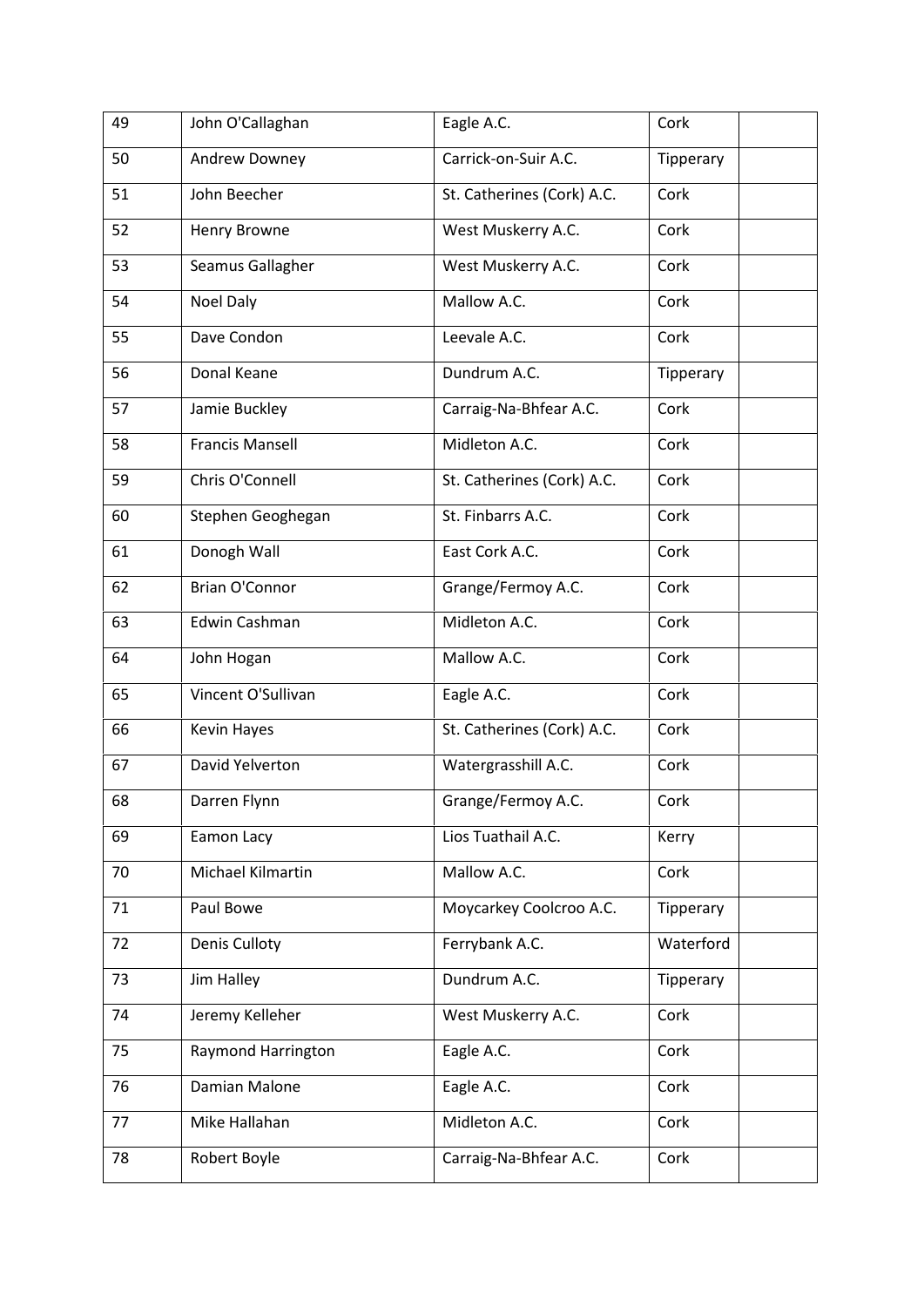| 79              | Mark O'Reilly              | Midleton A.C.              | Cork          |  |
|-----------------|----------------------------|----------------------------|---------------|--|
| 80              | Nick Darmody               | Mallow A.C.                | Cork          |  |
| 81              | Francisco Jaen             | Leevale A.C.               | Cork          |  |
| 82              | Kieran Harte               | St. Catherines (Cork) A.C. | Cork          |  |
| 83              | Jim O'Mahony               | Carraig-Na-Bhfear A.C.     | Cork          |  |
| 84              | <b>Gerard Yelverton</b>    | Limerick A.C.              | Limerick      |  |
| 85              | Morris Tobin               | Grange/Fermoy A.C.         | Cork          |  |
| 86              | Liam Hurley                | Ballymore Cobh A.C.        | Cork          |  |
| 87              | Paul Mulcahy               | St. Catherines (Cork) A.C. | Cork          |  |
| 88              | Martin O'Sullivan          | Liscarroll A.C.            | Cork          |  |
|                 |                            |                            |               |  |
|                 | <b>Club Team Points</b>    |                            |               |  |
| <b>Place</b>    | <b>Club</b>                | <b>Positions</b>           | <b>Points</b> |  |
| $\mathbf{1}$    | Leevale A.C.               | 2, 3, 8, 9                 | 22            |  |
| $\overline{2}$  | East Cork A.C.             | 14, 21, 22, 24             | 81            |  |
| 3               | An Riocht A.C.             | 10, 17, 41, 47             | 115           |  |
| 4               | Dundrum A.C.               | 29, 36, 39, 40             | 144           |  |
| 5               | Mallow A.C.                | 5, 48, 54, 64              | 171           |  |
| 6               | Ferrybank A.C.             | 32, 37, 45, 72             | 186           |  |
| $\overline{7}$  | Carraig-Na-Bhfear A.C.     | 25, 33, 57, 78             | 193           |  |
| 8               | St. Catherines (Cork) A.C. | 44, 51, 59, 66             | 220           |  |
| 9               | Eagle A.C.                 | 49, 65, 75, 76             | 265           |  |
| 10              | Midleton A.C.              | 58, 63, 77, 79             | 277           |  |
|                 |                            |                            |               |  |
| <b>Place</b>    | <b>County</b>              | <b>Positions</b>           | <b>Points</b> |  |
| 1               | Cork                       | 2, 3, 5, 7, 8, 9           | 34            |  |
| $\overline{2}$  | Tipperary                  | 1, 6, 18, 19, 20, 23       | 87            |  |
| 3               | Waterford                  | 4, 32, 37, 38, 45, 72      | 228           |  |
|                 |                            |                            |               |  |
|                 | U23 Men                    |                            |               |  |
| <b>Position</b> | <b>Name</b>                | <b>Team Name</b>           | <b>County</b> |  |